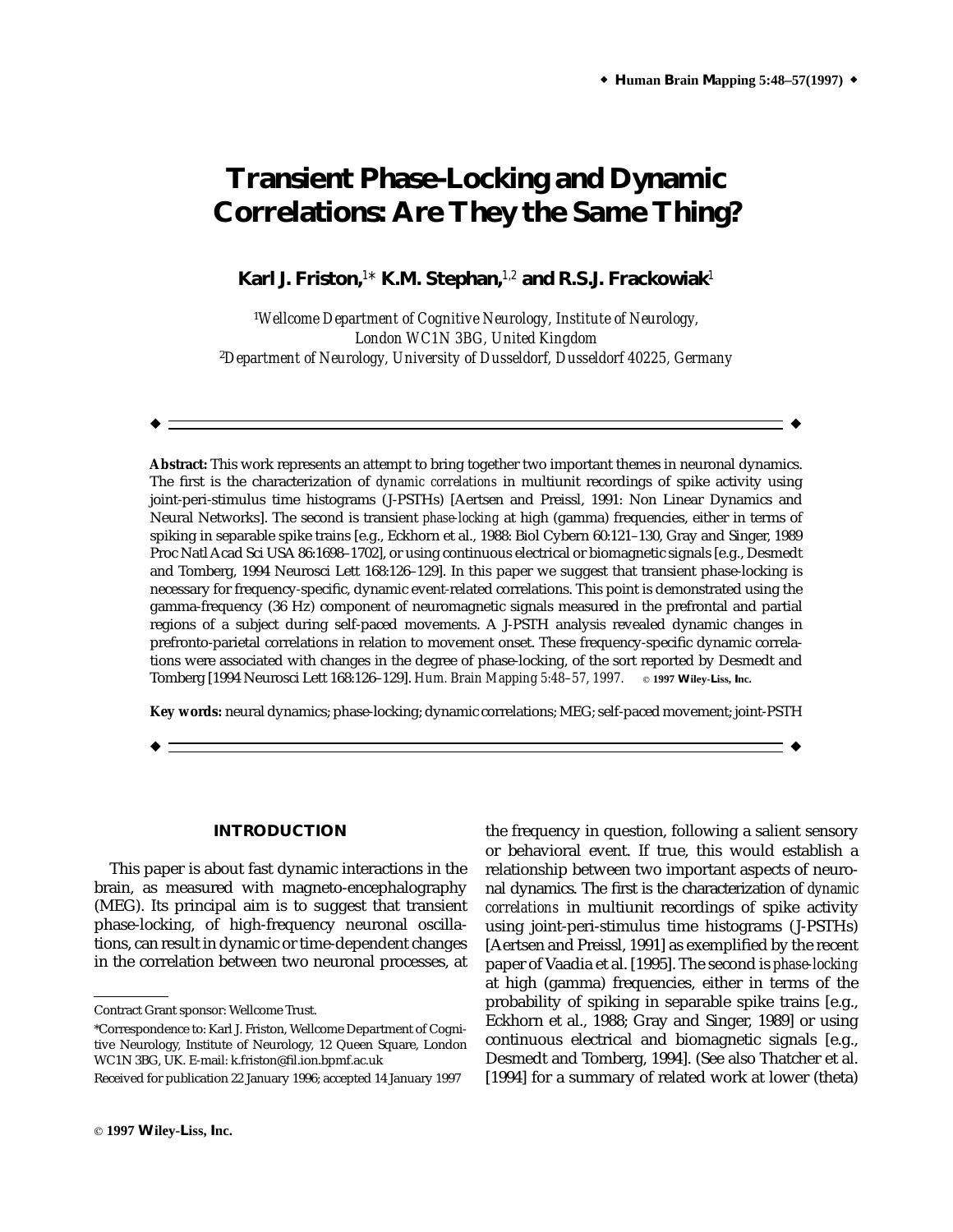frequencies.) The contention here is that event-related phase-locking is necessary for the emergence of frequency-specific, event-related correlations in neuronal activity.

A fundamental phenomenon observed by Vaadia et al. [1995] is that, following behaviorally salient events, the degree of coherent firing between two neurons can change profoundly and systematically over the ensuing second or so. Furthermore, the mean firing rate (averaged over epochs) does not, necessarily, change. One implication is that a ''better'' metric of neuronal interactions could be framed in terms of dynamic changes in correlations, modulated on time scales of 100–1,000 msec. Dynamic correlations are measured, not *over time,* but over trials or epochs as a *function of time* after an event. These correlations can be characterized using J-PSTHs, which are effectively crosscorrelation matrices referred to an event of interest [Aertsen and Preissl, 1991]. J-PSTHs can reveal the emergence and subsequent decay of ''excess'' correlations following an event. Recently, it was noted that these dynamic correlations could result from the correlated expression of stereotyped and transient changes in the propensity to fire [Friston, 1995], where these transients have the same time course as the dynamic correlations they produce. Desmedt and Tomberg [1994] demonstrated recently a transient phase-locking of gamma waves (35–45 Hz) in the prefrontal and parietal cortex using electroencephalography. This transient phase-locking was observed during selective attention and enabled the authors to make some interesting inferences about the role of electrophysiological synchronization and the integration of perceptual features into the behaviorial domain.

In this paper, J-PSTH analysis was applied to MEG data obtained during self-paced movements in man. To discount dynamic correlations due to the correlated expression of slow transients [Friston, 1995], the data were filtered to leave only a high (gamma) frequency. The analysis revealed dynamic changes in prefrontoparietal correlations in relation to movement onset. These frequency-specific dynamic correlations were taken to imply changes in the degree of phase-locking of the sort reported by Desmedt and Tomberg [1994]. We were able to find evidence for modulation of phase-locking using a post hoc analysis of phase differences.

This paper is divided into two sections. The first section provides a brief mathematical description of the relationship between phase-locking and dynamic

correlations. The second section deals with the empirical (MEG) data used and the results of a J-PSTH analysis demonstrating frequency-specific dynamic correlations. The section concludes with a demonstration of phase-locking using the distribution of prefrontoparietal phase differences, estimated over trials or epochs.

## **PHASE-LOCKING AND FREQUENCY-SPECIFIC DYNAMIC CORRELATIONS**

This section provides a mathematical discussion of the intuitively obvious idea that if two neuronal processes show phase-locking, at some specific time after an event, then the activities, at this time, measured over repeated trials or epochs, will be correlated. In other words, consider two sets of signals, of the same frequency, that are observed at a particular point in time. The two values observed will only correlate if there is some systematic phase relationship between the two sets of signals. If the phase relationships are random, then the observed values will not be correlated. More specifically, it is shown that a systematic phase relationship is *necessary* for the emergence of dynamic correlations, measured at a given frequency. This is important because the demonstration of these frequency-specific correlations is an implicit demonstration of phase-locking.

Let the activities of two neuronal processes (e.g., discharge rates in two separable spike-trains or signals in two MEG channels), at time t in the post-event period, at a particular frequency ( $\omega$ ), be modelled by  $x_1$ and  $x_2$ , where:

$$
x_1(t) = \alpha_1 \sin (\omega t + \tau + \delta)
$$
  
\n
$$
x_2(t) = \alpha_2 \sin (\omega t + \tau)
$$
 (1)

where, for a given epoch,  $\alpha_1$  and  $\alpha_2$  represent the amplitudes of this frequency component,  $\tau$  is the phase at which sampling occurred, and  $\delta$  is the phase difference between the two processes. It should be noted that Equation (1) holds for any signals in the Fourier domain.  $\alpha_1$ ,  $\alpha_2$ ,  $\tau$ , and  $\delta$  are stochastic variables that pertain to a series of epochs, observed at time t.  $\alpha_1$ and  $\alpha_2$  are independent of  $\delta$  and  $\alpha_1$ ,  $\alpha_2 > 0$ .  $\tau$  has a uniform distribution in the range  $(-\pi, \pi)$  and is independent of  $\delta$  (i.e., the sampling has no systematic phase relationship to the processes). The phase relationship between the two processes is described by the probability density function  $P(\delta)$  again in the range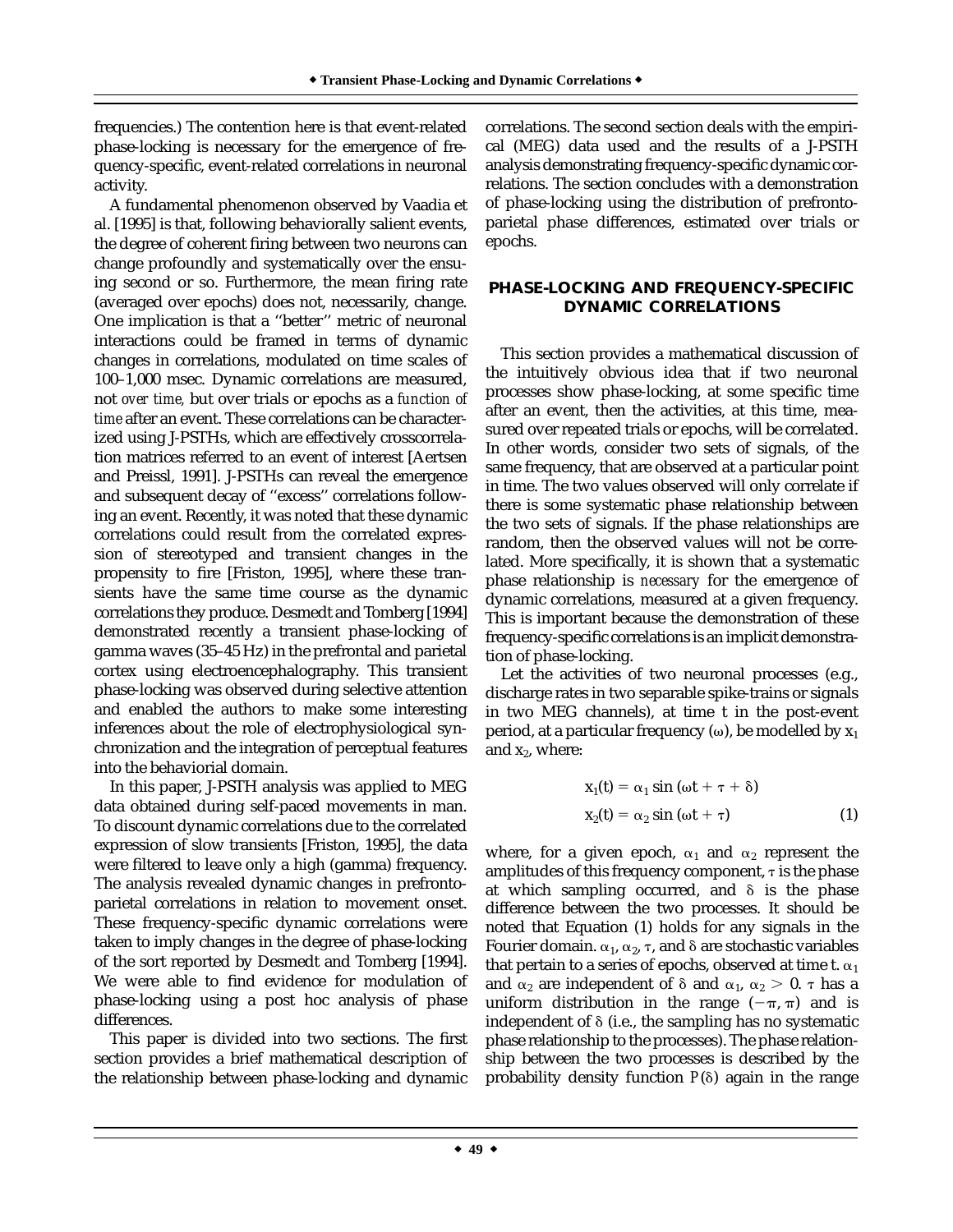$(-\pi, \pi)$ . By direct calculation, the covariance between  $x_1(t)$  and  $x_2(t)$  is given by

$$
\gamma(t) = \langle x_1(t) \cdot x_2(t) \rangle
$$
  
=  $\langle \alpha_1 \cdot \alpha_2 \cos(\delta) \rangle$   
(by independence) =  $\langle \alpha_1 \cdot \alpha_2 \rangle \int P(\delta) \cos(\delta) d\delta$  (2)

where  $\langle \cdot \rangle$  denotes expectation . and the integral is from  $-\pi$  to  $\pi$ . Equation (2) implies that for a dynamic covariance  $\gamma(t)$  to exist, the integral involving  $\delta$  must be nonzero. This integral will only be nonzero if there is some systematic phase relationship between the two processes. In other words, phase-locking is a necessary condition for the expression of frequency-specific dynamic correlations. Note that phase-locking is not a sufficient condition (e.g., the phase difference could be  $\pi/2$ ). Note also that covariance in the amplitude [cov  $\alpha_1, \alpha_2$ ] [e.g., see Pfurtscheller and Aranibar, 1979] over epochs can affect the observed dynamic covariance. This is because  $\langle \alpha_1 \cdot \alpha_2 \rangle = \langle \alpha_1 \rangle \langle \alpha_2 \rangle + \langle \alpha_2 \rangle \langle \alpha_1, \alpha_2 \rangle$ . However, this effect can only be realized in the presence of phase-locking. In short, if one observes frequency-specific dynamic correlations, one can infer a degree of phase-locking. The argument presented above holds even if the measured brain signals are attenuated (or even phase-delayed) differentially by the measurement system. It is assumed, however, that the measurements are independent in the sense that the first signal does not contribute to the measurement of the second and vice versa.

#### **Frequency-specific correlations and coherence**

It is important to make a distinction between frequency-specific correlations and coherence. Although they are very similar, coherence does not change with  $\delta$ , the phase difference. The Appendix includes an expression for coherence in terms of  $P(\delta)$ . Compare this equation [Eq. (A3)] with Equation (2). The difference can be seen most clearly if we assume exact phase-locking at some phase  $\partial$ . *P*( $\delta$ ) is then a deltafunction centered on  $\partial$ . The integral in Equation (2) then reduces to cos  $(\partial)$ , whereas the integrals in Equation (A3) sum to unity. In other words, in the context of phase-locking, frequency-specific correlations are periodic functions of the phase-difference  $\partial$ , whereas coherence is not. This is of practical importance because the phase-difference can include differences due to ''lag''  $\lambda$ , when computing the crosscovariance between  $x_1(t)$ and  $x_2(t + \lambda)$  in the J-PSTHs below. These crosscovariance (and crosscorrelation) functions are consequently periodic functions of  $\lambda$  at the frequency being examined.

### **ANALYSIS OF MEG DATA**

In this section, MEG data were subject to J-PSTH analysis to demonstrate frequency-specific dynamic correlations in the gamma range and their eventrelated modulation. On the basis of the results obtained we then estimated the distribution of phases (cf.  $P(\delta)$  in the previous section) when dynamic correlations were expressed to the greatest and least extents. As predicted theoretically, these distributions did indeed suggest prefronto-parietal phase-locking.

#### **MEG data**

MEG data were obtained from a normal subject during self-paced movements of a joystick using a Siemens KRENIKON® 37-channel machine. The subject was trained to perform the movement, with the right hand, every 2 sec or so. The data were acquired every millisecond for 72 movements. ECG artifacts were removed using linear regression. In order to enhance the spatial resolution of the multichannel data we used a  $V_3$  transformation [Ioannides et al., 1990] and selected two time-series from a prefrontal (anterior cingulate/SMA) and a parietal (left superior parietal/somatosensory) region (the exact locations are shown in Fig. 1, top right). The  $V_3$  transformation uses spatial derivatives to effect something like an ''edgeenhancement'' and attenuates spurious correlations between regions that could be attributed to the low spatial resolution of MEG.

The prefrontal and parietal MEG time-series were sorted into 72 epochs of 2,000 msec, time-locked to the onset of electromyographic (EMG) activity at 1,000 msec. EMG onset was defined whenever the activity exceed 20% of its maximum, after the EMG data were squared and smoothed with a Gaussian kernel (256 msec wide). The average (square) of EMG activity over epochs is shown in Figure 1 (top left).

A frequency component at  $\omega = 36$  Hz was extracted from the MEG data  $x_i(t)$  using the following device:

$$
f_i(t) = x_i(t) \otimes [h(t) \cdot \exp(-j2\pi\omega t)]
$$
  

$$
x_i^*(t) = \text{real } [f_i(t)]
$$
 (3)

where  $i = 1$  or 2. Here  $\otimes$  denotes convolution and h(t) is some suitable windowing function. A 512-msec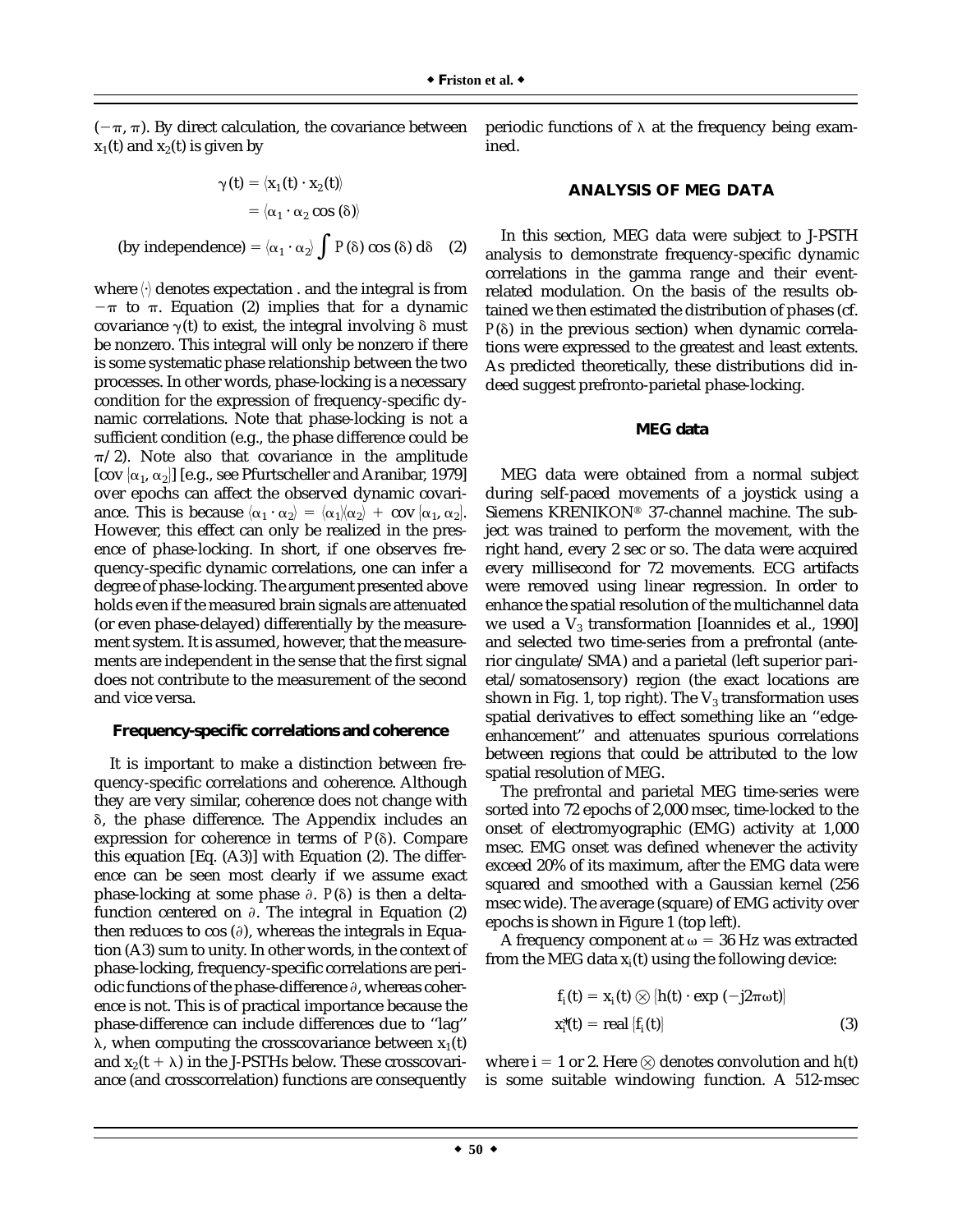

**Figure 1.**

**Top right:** Location of the two MEG time-series chosen for the analysis. These data were selected after a  $V_3$  transformation of 37-channel MEG data obtained during self-paced movements. The 37 channels were located symmetrically, over both hemispheres, in 5 rows. Rows were arranged in equally-spaced coronal planes. V denotes the nose, and left corresponds to right. Lower square is

over the anterior cingulate and SMA region. Upper square is over the left superior parietal region. **Top left:** Average of the square of EMG activity over all epochs used in the analysis. **Below:** The (complex) convolution kernel used to extract a gamma (36 Hz) frequency component from the data and to assess the phase relationships (solid line, real; dotted line, imaginary).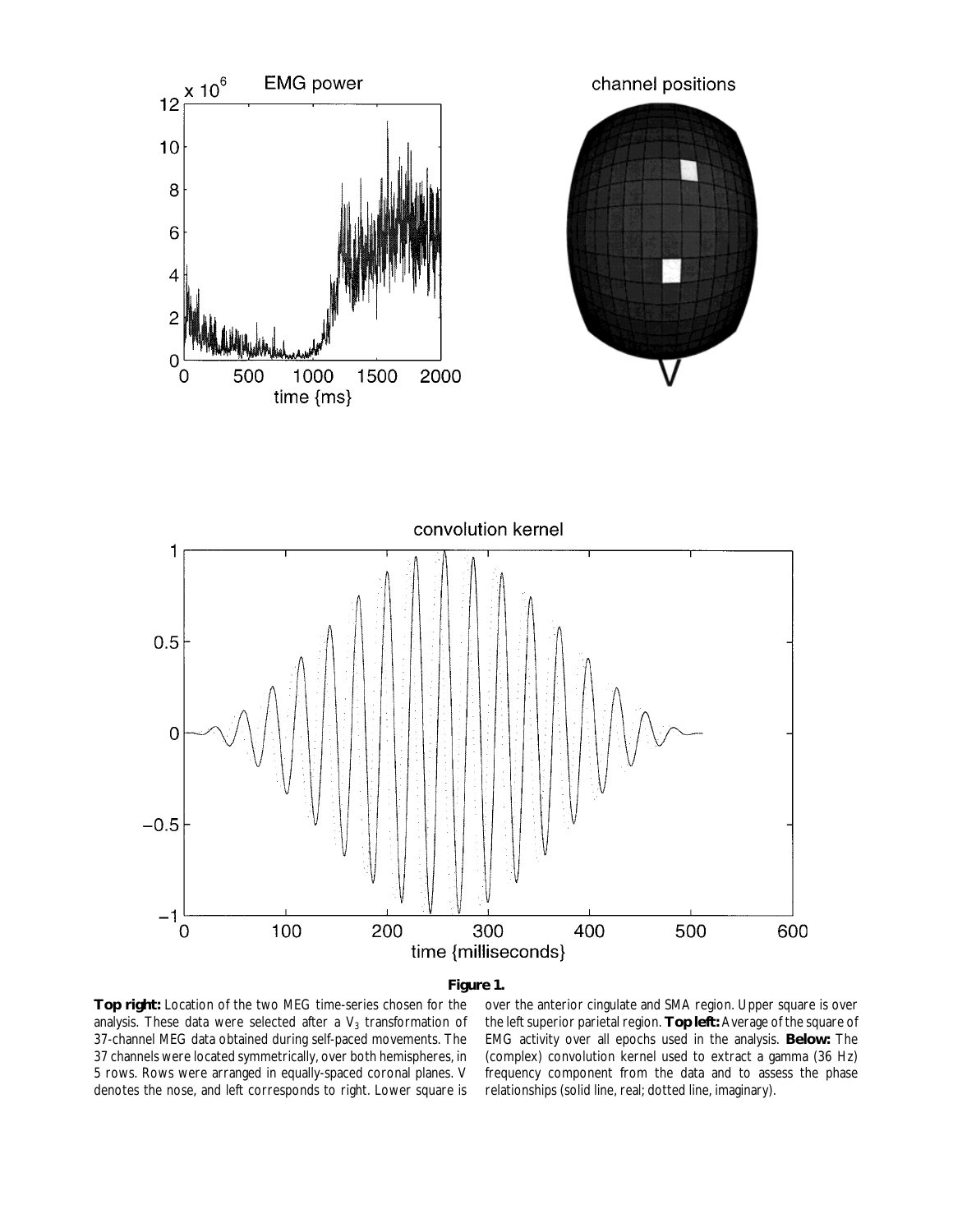

#### **Figure 2.**

Joint peri-stimulus time histogram ( J-PSTH) based on MEG data. **Left:** Signal variance over epochs (side panels). These data replace the conventional peri-stimulus time histogram (PSTH) usually depicted in this format. Main panel is an image representation of the crosscorrelation matrix (referred to the stimulus event at 1,000 msec). The horizontal axis corresponds to the prefrontal channel, and the vertical axis to the parietal channel. The color scale employed does not differentiate between positive and negative correlations. This is because the sign of the correlation is not important: as discussed in the text, the crosscorrelation

Hanning function was used in this paper. Figure 1 (bottom) shows the real and imaginary parts of the convolution kernel  $[h(t) \cdot exp(-j2\pi\omega t)]$ .  $x_i^*(t)$  can be thought of as a filtered version of  $x_i(t)$  with similar power and phase relationships but retaining only the frequency component  $\omega$ .

## **Joint-PSTH analysis**

The two sets of epochs  $(x_1^*$  and  $x_2^*)$  were subject to J-PSTH analysis as described in Vaadia et al. [1995]. For this analysis the data were reduced by resampling every 8 msec. The results are seen in Figure 2 and could be compared with Figure 2 in Vaadia et al. [1995]. The function is a periodic function of lag (with the same periodicity as the frequency at which the correlations are measured). The important aspect of this function is its amplitude. Note the initial reduction and then excess of correlations just before and after EMG onset. **Right:** Correlations as a function of time during the epoch (cf. a coincidence-time histogram). This is the main diagonal of the crosscorrelation matrix, showing the time-dependent nature of the correlations (referred to the stimulus event). The conventional time-averaged crosscorrelogram is shown at upper right.

side panels correspond to the variance of the two time-series over epochs, and the main panel is an image representation of the crosscorrelation matrix (referred to the stimulus event at 1,000 msec). The crosscorrelation matrix shows an ''excess'' of correlations (200 msec) before and (400 msec) after EMG onset. These increases are preceded by a (200-msec) period of profoundly reduced correlations around 600 msec before EMG onset. The event-related profile of correlations is shown along the diagonal on the right, and more clearly reveals their time-dependent modulation. The crosscorrelogram (conventional crosscorrelation function) is shown at upper right. Remember that because we are dealing with frequency-specific correla-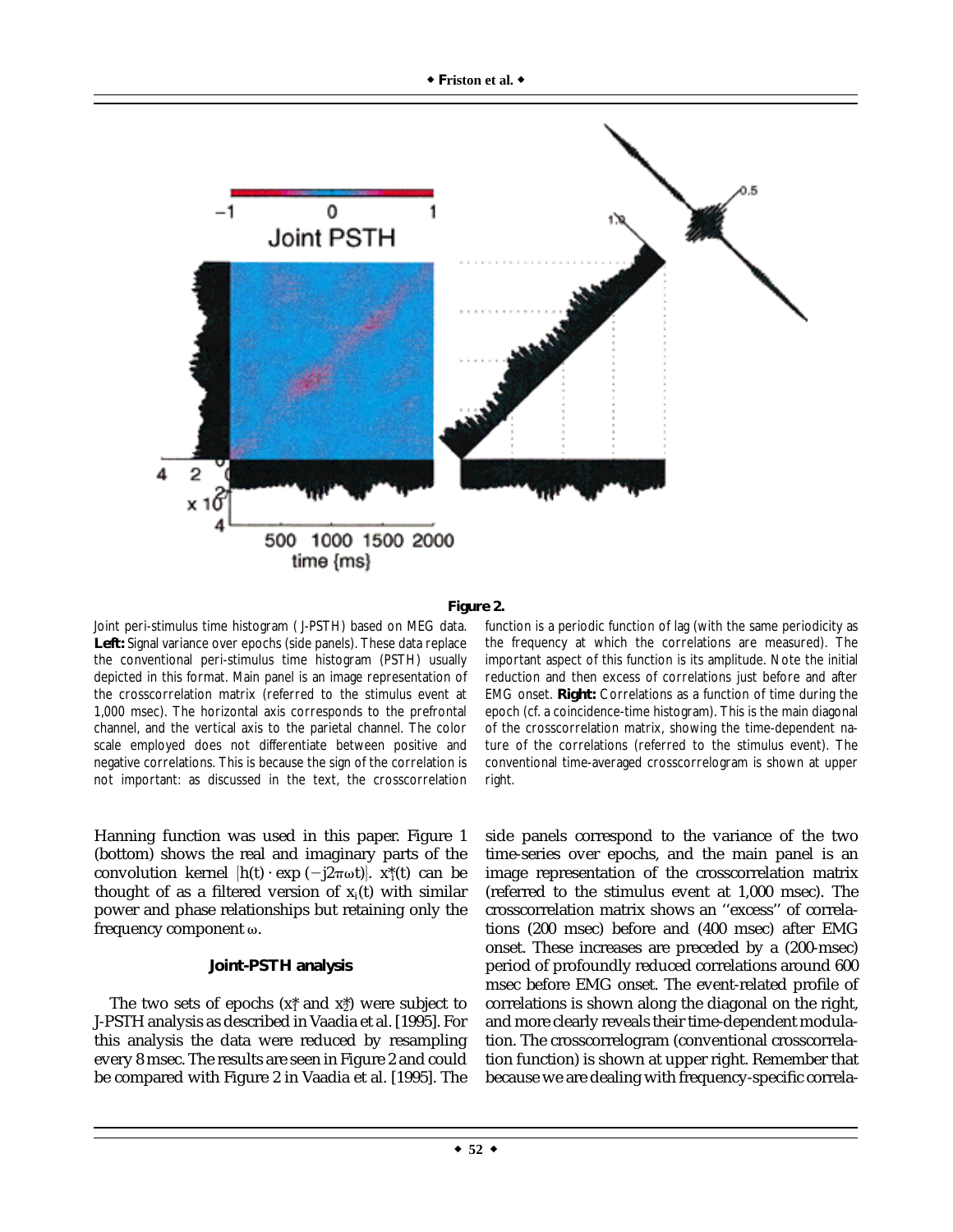

**Figure 3.**

J-PSTH analysis of null data. As for Figure 2, only using epochs that were not time-locked to EMG onset. Note that the leading diagonal of the crosscorrelation matrix shows little modulation over the epoch.

tions, the crosscorrelation functions are themselves periodic.

To demonstrate that this dynamic modulation is event-specific we repeated an identical analysis but chose (nonoverlapping) epochs at random (i.e., using epochs with no relationship to EMG onset. The corresponding J-PSTH is seen in Figure 3 and shows that the correlations are extant throughout the epoch with little obvious modulation.

#### **Statistical inference**

To ensure that the event-related modulation of dynamic correlations was significant, we normalized the leading diagonal of the J-PSTH in Figure 2, after smoothing with a 32-msec Gaussian kernel. This normalization used the estimates of its mean and standard deviation under the null hypothesis of no eventrelated modulation (i.e., using the observed mean and variance of the smoothed leading diagonal in Fig. 3). The resulting process  $Z(t)$  was then treated as a stochastic Gaussian process of the Z statistic, and extreme values were characterized using standard results from statistical parametric mapping [see Friston et al., 1995]. These expressions allow one to determine a *P* value for each time-bin that reflects the significance of very high or low correlations. This *P* value *P*(t) is the probability that the observed value of Z(t) or higher would have been found by chance over the entire epoch. In essense this *P* value is corrected for the length of the epoch and the autocorrelations in  $Z(t)$ :

$$
P(t) \le S(2\pi W)^{-1} \exp(-Z(t)^2/2)
$$
 (4)

where

$$
W = Var \left[ \partial Z(t) / \partial t \right]^{-1/2}.
$$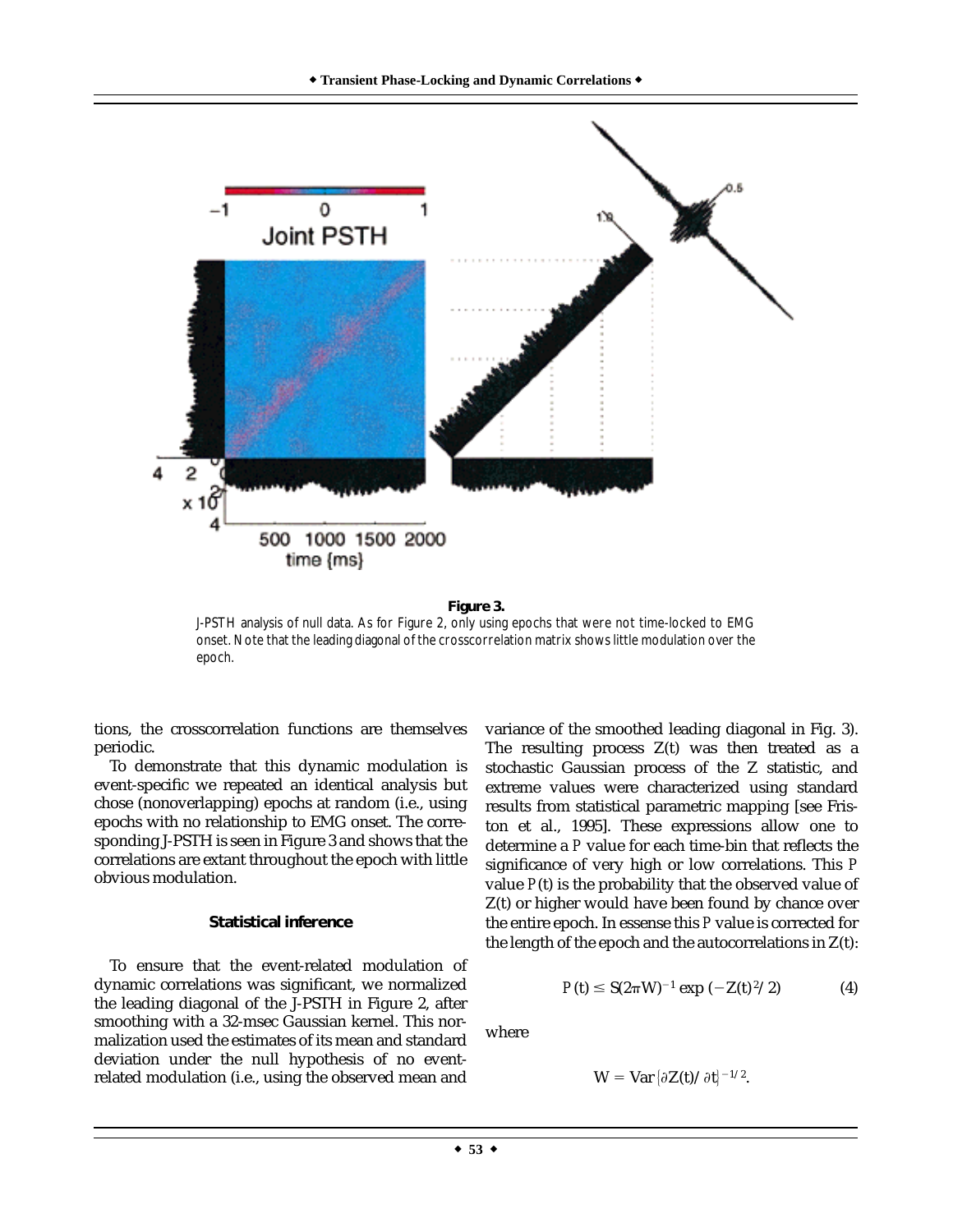S is the length of the epoch and W is a parameter related to the smoothness or the autocorrelations in Z(t). In brief, this approach uses the theory of stochastic processes to calculate corrected *P* values based on the Z scores that comprise the process Z(t). This correction takes account of the fact that the Z scores are not independent [i.e., smoothness in  $Z(t)$ ]. The assumptions implicit in this analysis are the same for statistical parametric maps of the Z statistic that show autocorrelations, namely (1) that the process Z(t) is a reasonable point-representation of an underlying continuous random Gaussian process under the null hypothesis; (2) that this process is stationary (the multivariate probability density functions, over many realizations, are not a function of t); and (3) the Z scores one makes inferences about are relatively high (this is because the distributional approximations used are asymptotically true at very high thresholds).

Figure 4, top, shows the two smoothed leading diagonals (or correlations at zero lag) from the epochs time-locked to EMG onset at 1,000 msec (solid line) and the epochs that were not (broken line). Figure 4, bottom, plots *P*(t) and shows significant early decreases ( $P < 0.0001$ ) followed by increases ( $P < 0.01$ ) in correlations immediately before EMG onset. Immediately after movement onset, there is a further decrease  $(P < 0.01)$ . In conclusion, prefronto-parietal MEG gamma oscillations show nonspecific correlations. Selfpaced movements are associated with significant modulations that include a profound attenuation of these correlations, at about 600 msec, which reverses to give an excess of correlations about 200 msec before EMG onset.

## **Distribution of phase relationships**

To demonstrate that the dynamic correlations shown in Figure 1 were associated with changes in the systematic phase relationship, we computed the phase differences between the prefrontal and parietal signals at 760 msec (maximum correlation) and 352 msec (minimal correlation), for all the epochs. These differences (estimates of  $\delta$ ) were computed using

$$
angle [f1(tk)] - angle [f2(tk)] \qquad (5)
$$

where  $t_k$  was either 760 msec or 352 msec. The distributions of phase differences are shown in Figure 5 and can be thought of as estimates of the form of  $P(\delta)$ . Clearly, when dynamic correlations are more pro-

nounced (Fig. 5, top) there is a tendency towards a zero phase difference, with the distribution being fairly tight (i.e., more phase-locking). Around 352 msec the distribution is much flatter and shifted to a positive nonzero phase relationship.

## **DISCUSSION**

In this paper we suggest that the emergence of event-related transient phase-locking at a particular frequency is necessary for, and a likely concomitant of, dynamic correlations at that frequency. We demonstrated this point using a gamma-frequency component of MEG data taken from the prefrontal and parietal regions of a subject performing self-paced movements. A J-PSTH analysis of dynamic correlations showed attenuated and augmented correlations in relation to EMG onset that were associated with changes in phase-locking.

## **Qualifications**

We have not presented an exhaustive study of dynamic correlations in relation to self-paced movements. The small set of data presented here serves to illustrate an idea. Anecdotally it appears that the modulation of dynamic correlations varies with the regions selected and with minor variations in the experimental design (e.g., joystick movement to the left or in random directions) (data not shown). It is possible that the background correlations, e.g., those seen in Figure 3, could reflect artifactual phase-locking due to the low spatial resolution of MEG. We made efforts to minimize this effect by using the  $V_3$  transformation; however, it cannot be completely discounted. Event-related *modulation* of correlations could conceivably be attributed to transient bursts of power in the same neuronal generator, as picked up by both channels. However, this is an unlikely explanation for the event-related modulation of correlations seen in Figure 2 because the phase-relationships, during maximal correlations, are skewed to the right of 0 (Fig. 5). The modulation is therefore more likely to reflect real changes in longrange neuronal interactions.

As noted in an earlier section, phase-locking is not a sufficient condition for correlations to emerge (e.g., the mean phase difference could be  $\pi/2$ ). This means that the observed crosscorrelations at any given lag will be a function of the relative phase difference. In terms of characterizing transient phase-locking, or frequency-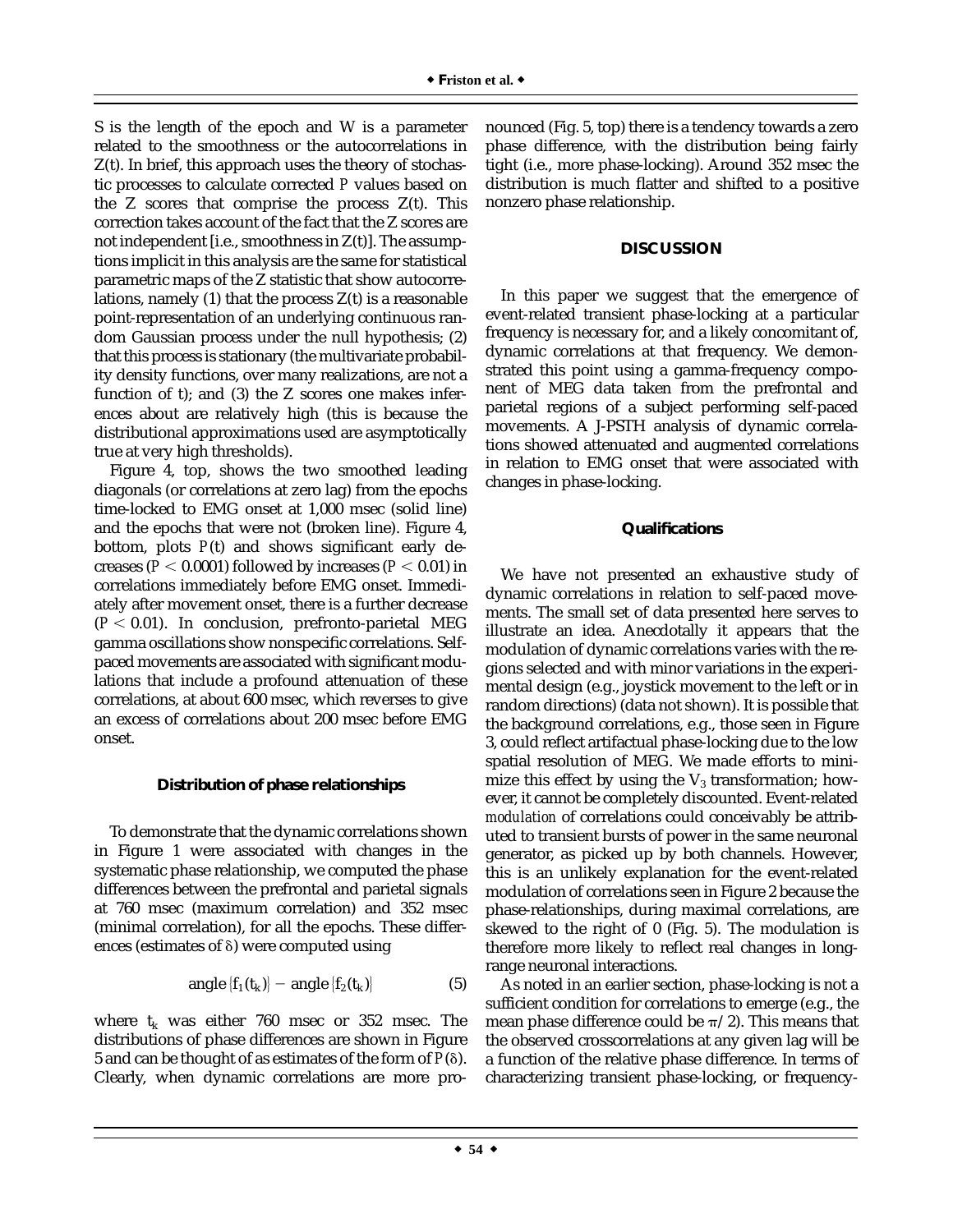



Statistical inference. **Above:** Smoothed leading diagonals of the crosscorrelation matrices for epochs that were (solid line) and were not (broken line) time-locked to EMG onset. **Below:** Corrected *P* values testing the alternative hypothesis that the

normalized correlations (solid line, above) were different from those predicted under the null hypothesis of no modulation. This is a plot of p(t) in the text. The broken horizontal line corresponds to  $P < 0.05$ .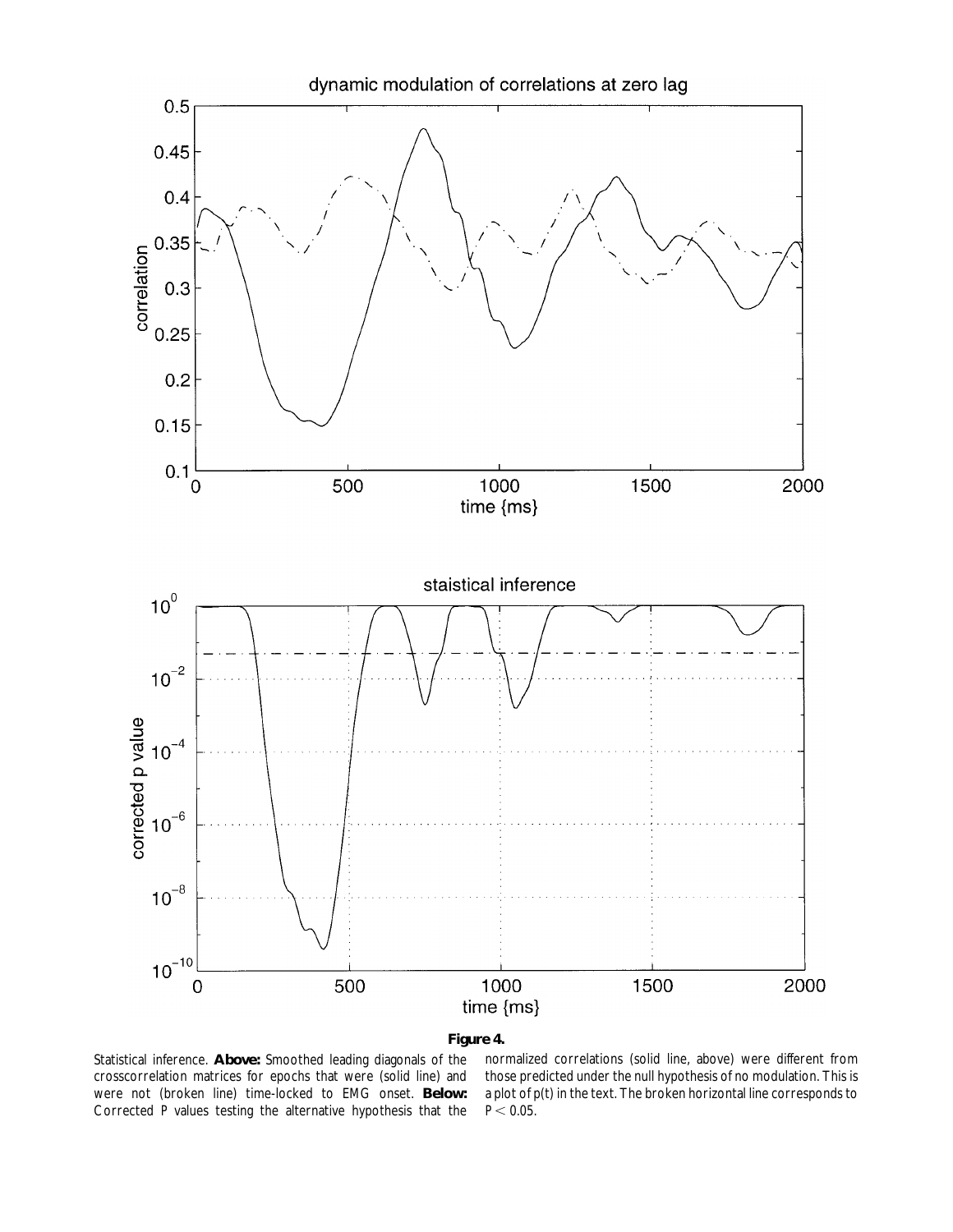specific dynamic correlations, this highlights the usefulness of the J-PSTH. The crosscorrelation matrix comprising the J-PSTH includes the crosscorrelations at all lags and will therefore provide evidence for





correlations, irrespective of the underlying phase difference.

## **Spike trains vs. MEG**

The answer to the question, ''Are phase-locking and dynamic correlations the same thing?'' is a qualified yes. The qualification is that the *dynamic correlations have to be frequency-specific.* It should be noted that the J-PSTH analyses applied to multiunit recording data [e.g., Vaadia et al., 1995] used all the frequency components of binned firing rate data. The fact that these data represent sparse point processes may preclude the sort of frequency-specific J-PSTH presented here. The possibility that the sorts of dynamic correlations presented in Vaadia et al. [1995] can be attributed to phase-locking is unlikely, because the crosscorrelograms and crosscorrelation matrices do not show any periodic structure. Such periodicity would be expected if the correlations were a result of systematic phase relationships at a particular frequency. This periodic structure is expected, because at a certain lag between the two signals they must be  $\pi/2$  out of phase and the correlation must be zero. With increasing lag, the phase difference will fall and rise periodically with concomitant increases and decreases in the correlation (compare this to coherence that is not sensitive to the phase difference). However, when it comes to continuous electrical or biomagnetic data, we hope to have illustrated an important link between frequencyspecific dynamic correlations and transient phaselocking.

# **CONCLUSIONS**

In conclusion, we can assert that frequency-specific dynamic correlations and transient phase-locking are the same, using a purely theoretical analysis; and that this phenomenon can be demonstrated in human biomagnetic signals. Dynamic correlations that do not show frequency specificity (no periodic modulation

# **Figure 5.**

Distribution of phase differences over epochs. **Top:** Distribution of phase differences between the prefrontal and parietal timeseries at 760 msec (i.e., when correlations were expressed the most). This distribution was based on the data used in Figure 2. **Bottom:** Equivalent distribution at 352 msec. Note that both distributions suggest a tendency to phase-locking, with the distribution associated with greater correlations (top) being slighter ''tighter'' (i.e., more phase-locking).

 $\div$  56  $\div$